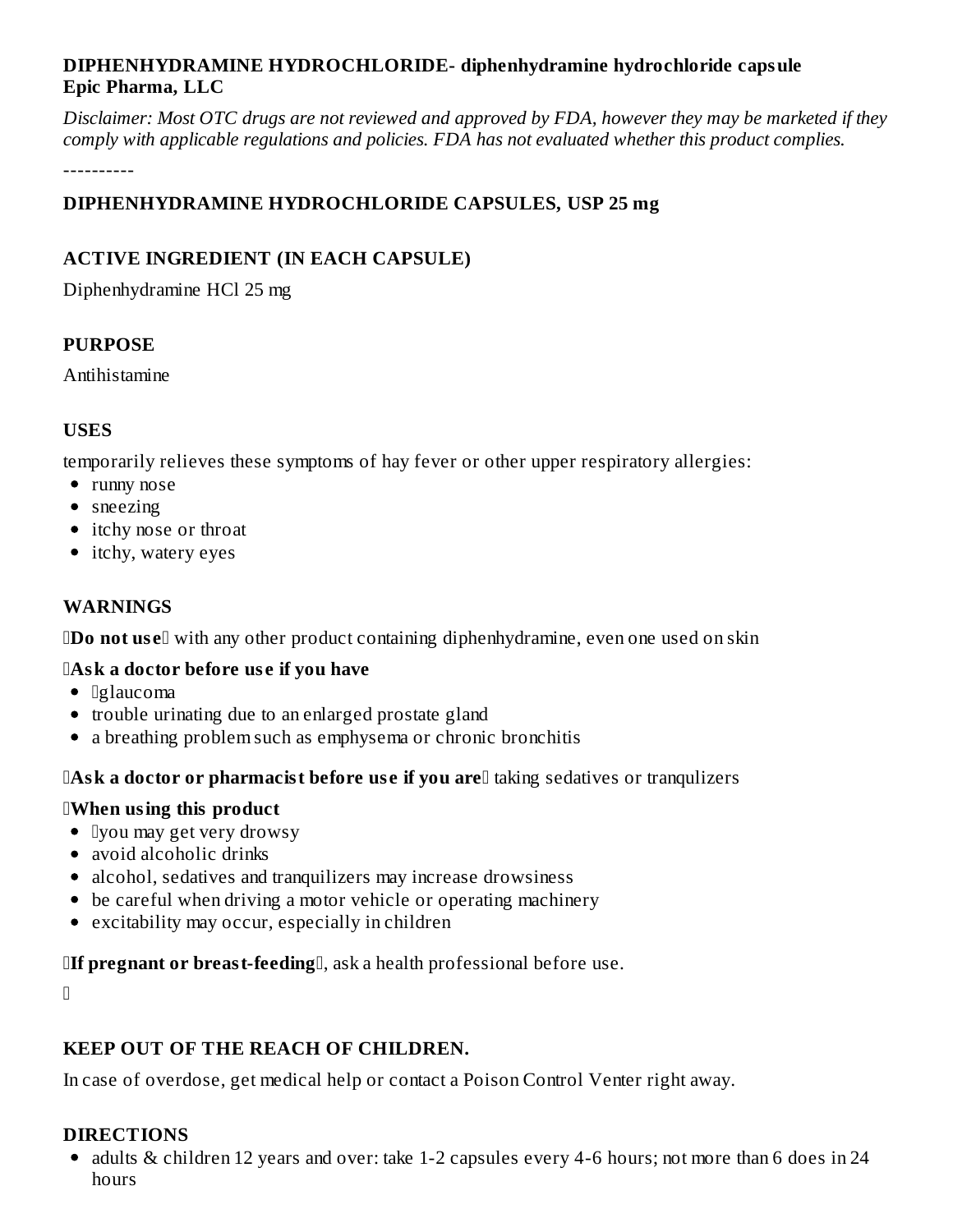• **Ochildren under 12 years: ask a doctor** 

#### **OTHER INFORMATION**

- store at  $15^{\circ}$ -30 $^{\circ}$ C (59 $^{\circ}$ -86 $^{\circ}$ F)
- protect from moisture
- This is a bulk package. Dispense contents in a tight, light-resistant container with a child-resistant closure as defined in the USP

# **INACTIVE INGREDIENTS**

benzyl alcohol, butylparaben, D&C red #28, edible black ink, FD&C blue #1, FD&C red #40, gelatin, lactose, magnesium stearate, methylparaben, polysorbate 80, propylparaben, sodium lauryl sulfate

#### **QUESTIONS OR COMMENTS?**

call **888-374-279 1**, 8:30 am - 4:30 pm ET, Monday - Friday

#### **TAMPER EVIDENT: DO NOT USE IF IMPRINTED SAFTEY SEAL UNDER CAP OR BAND AROUND ANY CAPSULE IS MISSING OR DAMAGED**

Distributed by:

Epic Pharma, LLC

Laurelton, NY

11413

# **PACKAGE LABEL - PRINCIPAL DISPLAY PANEL - 25 MG**

# **Diphenhydramine HCl Capsules, USP 25 mg**

# **ANTIHISTAMINE**

1000 Capsules

# **THIS PACKAGE FOR HOUSEHOLDS WITHOUT YOUNG CHILDREN**

| NDC 42806-648-10<br>THIS PACKAGE<br>FOR HOUSEHOLDS<br>WITHOUT YOUNG<br>*Compare to active ingredient<br>in BENADRYL® Allergy<br>CHILDREN | LE3477<br>Antihistamine<br>Purpase<br>hours<br>Friday<br>edible<br>magnesium stearate<br>other upper<br><b>B Allergy</b><br>in 24<br>능<br>Monday<br>throat<br>#28.<br><b>DER CAP</b><br>gland<br>eyes                                                                                                                                                                                                                                                                                                                                                                                                                                                                                                                                                                                                                |  |
|------------------------------------------------------------------------------------------------------------------------------------------|----------------------------------------------------------------------------------------------------------------------------------------------------------------------------------------------------------------------------------------------------------------------------------------------------------------------------------------------------------------------------------------------------------------------------------------------------------------------------------------------------------------------------------------------------------------------------------------------------------------------------------------------------------------------------------------------------------------------------------------------------------------------------------------------------------------------|--|
| <b>Diphenhydramine HCI</b>                                                                                                               | get medical help<br>sodium lauryl sulfate<br>more than 6 doses<br>1-2 capsules<br>a doctor<br>D&C red<br><b>DAMAGED</b><br>* BENADBYT<br>능<br>watery<br>능<br>nose                                                                                                                                                                                                                                                                                                                                                                                                                                                                                                                                                                                                                                                    |  |
| Capsules, USP                                                                                                                            | 8:30 am - 4:30 pm ET,<br>defined in the US<br><b>NTED SAFETY SEAL</b><br>fever<br>ask<br>butylparaben,<br>lactuse,<br>g<br>itchy<br>itchy.<br>hay                                                                                                                                                                                                                                                                                                                                                                                                                                                                                                                                                                                                                                                                    |  |
| 25 <sub>mg</sub>                                                                                                                         | Ask a doctor or pharmacist before use if you are taking sedatives or tranquilizers<br>Do not use with any other product containing diphenhydramine, even one used on skin<br>is a bulk package. Dispense contents in a tight, light-resistant<br>pregnant or breast-feeding, ask a health professional before use<br>problem such as emphysema or chronic bronchitis<br>be careful when driving a motor vehicle or operating machinery<br>may increase drowsiness<br>trouble urinating due to an enlarged prostate<br>protect from moisture<br>avoid alcoholic drinks<br>In case of overdose,<br>to not take<br>৳<br>FD&C blue #1, FD&C red #40, gelatin,<br>/arnish<br>over<br>especially in children<br>propylparaben,<br>symptoms<br>capsule<br><b>APSULE</b><br>benzyl alcohol,<br>and<br>nose<br>sneezing<br>u, |  |
| <b>ANTIHISTAMINE</b>                                                                                                                     | container with a child-resistant closure as<br>Questions or comments? call 888-374-2791.<br>Poison Control Center right away.<br>sedatives and tranquilizers<br>12 years<br>Ask a doctor before use if you have<br>runny<br>atake every 4-6 hours<br>$\frac{1}{2}$<br><b>NOT USE</b><br>12 years<br>each<br>relieves these<br>at 15°-30°C (59°-86°F)<br>polysorbate 80<br><b>AROUND</b><br>25 mg<br>children<br>ί'n<br>under<br>occur,<br>zΜ                                                                                                                                                                                                                                                                                                                                                                         |  |
| <b>1000 Capsules</b>                                                                                                                     | TAMPER EVIDENT: DO<br>ingredients<br>information<br>ingredient<br>BAND<br>adults &<br>temporarily<br>children<br>Facts<br>똥                                                                                                                                                                                                                                                                                                                                                                                                                                                                                                                                                                                                                                                                                          |  |
| Distributed by:<br>Epic Pharma, LLC<br>Laurelton, NY 11413<br>EPIC<br>PHARMA                                                             | Keep out of reach of children.<br>you may get very drowsy<br>When using this product<br>Diphenhydramine HCI<br>respiratory allergies:<br>excitability may<br>Epic Pharma,<br>methylparaben,<br>a breathing<br><b>Directions</b><br>Warnings<br>glaucoma<br>alcohol,<br>Inactive<br>contact a<br>black ink,<br>Active<br>Exp. Date:<br>store<br><b>Other</b><br>Drug<br>This<br>Uses<br>LEP 1016<br>Lot No.:                                                                                                                                                                                                                                                                                                                                                                                                          |  |

# **DIPHENHYDRAMINE HYDROCHLORIDE**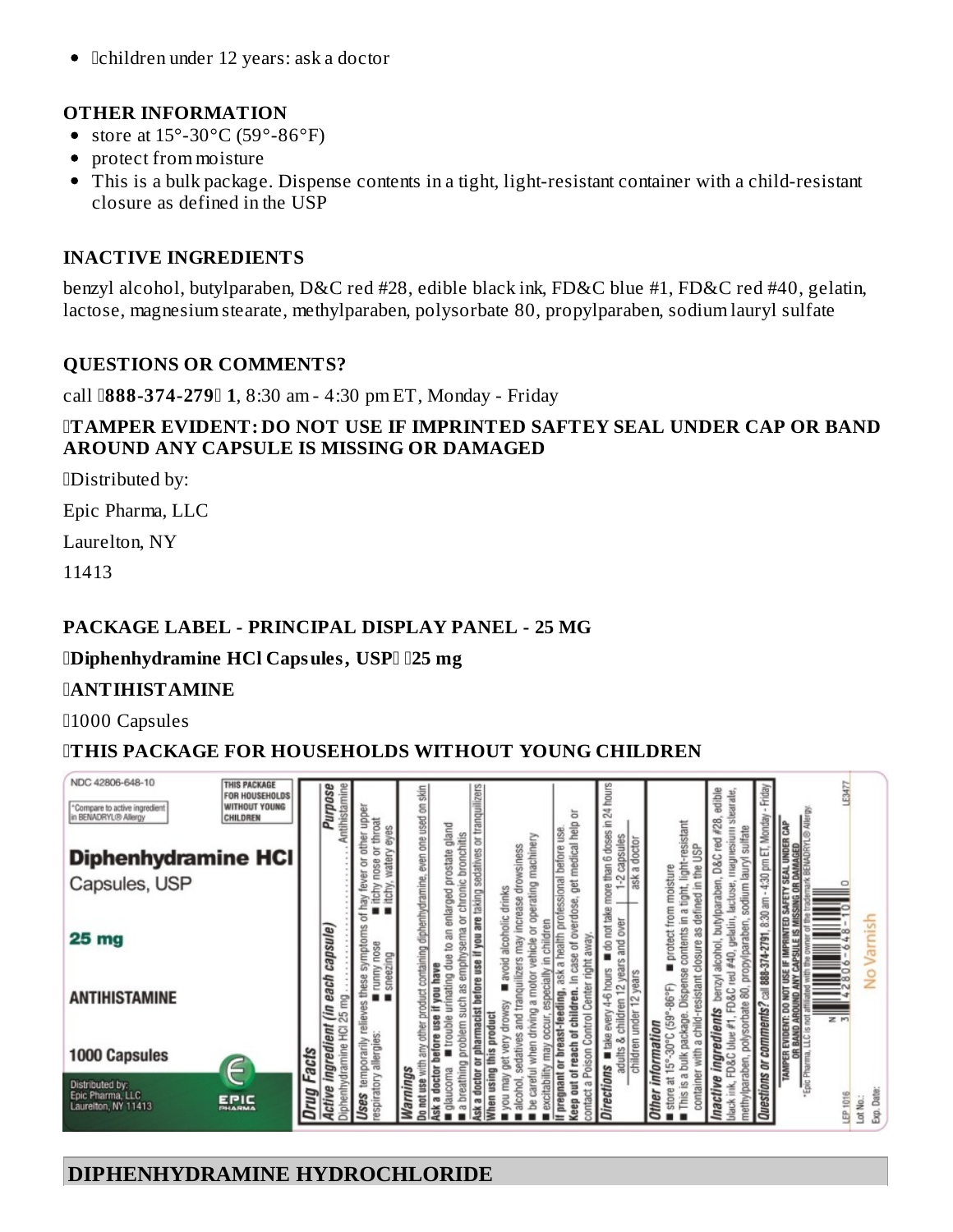| diphenhydramine hydrochloride capsule                                                                       |                                                     |                     |                    |                                          |                           |          |  |  |  |
|-------------------------------------------------------------------------------------------------------------|-----------------------------------------------------|---------------------|--------------------|------------------------------------------|---------------------------|----------|--|--|--|
| <b>Product Information</b>                                                                                  |                                                     |                     |                    |                                          |                           |          |  |  |  |
|                                                                                                             |                                                     |                     |                    |                                          |                           |          |  |  |  |
| Product Type                                                                                                | HUMAN OTC DRUG                                      |                     | Item Code (Source) |                                          | NDC:42806-648             |          |  |  |  |
| <b>Route of Administration</b>                                                                              | ORAL                                                |                     |                    |                                          |                           |          |  |  |  |
|                                                                                                             |                                                     |                     |                    |                                          |                           |          |  |  |  |
| <b>Active Ingredient/Active Moiety</b>                                                                      |                                                     |                     |                    |                                          |                           |          |  |  |  |
| <b>Ingredient Name</b><br><b>Basis of Strength</b>                                                          |                                                     |                     |                    |                                          |                           | Strength |  |  |  |
| DIPHENHYDRAMINE HYDRO CHLORIDE (UNII: TC2D6JAD40) (DIPHENHYDRAMINE - DIPHENHYDRAMINE<br>UNII:8 GTS82S83M)   |                                                     |                     |                    | 25 <sub>mg</sub><br><b>HYDROCHLORIDE</b> |                           |          |  |  |  |
|                                                                                                             |                                                     |                     |                    |                                          |                           |          |  |  |  |
| <b>Inactive Ingredients</b>                                                                                 |                                                     |                     |                    |                                          |                           |          |  |  |  |
| <b>Ingredient Name</b>                                                                                      |                                                     |                     |                    |                                          |                           | Strength |  |  |  |
| <b>BENZYL ALCOHOL (UNII: LKG8494WBH)</b>                                                                    |                                                     |                     |                    |                                          |                           |          |  |  |  |
| <b>BUTYLPARABEN</b> (UNII: 3QPI1U3FV8)                                                                      |                                                     |                     |                    |                                          |                           |          |  |  |  |
| <b>D&amp;C RED NO. 28 (UNII: 767IP0 Y5NH)</b>                                                               |                                                     |                     |                    |                                          |                           |          |  |  |  |
| FD&C BLUE NO. 1 (UNII: H3R47K3TBD)                                                                          |                                                     |                     |                    |                                          |                           |          |  |  |  |
| FD&C RED NO. 40 (UNII: WZB9127XOA)                                                                          |                                                     |                     |                    |                                          |                           |          |  |  |  |
| GELATIN (UNII: 2G86QN327L)<br>LACTOSE (UNII: J2B2A4N98G)                                                    |                                                     |                     |                    |                                          |                           |          |  |  |  |
| MAGNESIUM STEARATE (UNII: 70097M6I30)                                                                       |                                                     |                     |                    |                                          |                           |          |  |  |  |
| METHYLPARABEN (UNII: A2I8C7H19T)                                                                            |                                                     |                     |                    |                                          |                           |          |  |  |  |
| POLYSORBATE 80 (UNII: 6OZP39ZG8H)                                                                           |                                                     |                     |                    |                                          |                           |          |  |  |  |
| PROPYLPARABEN (UNII: Z8IX2SC1OH)                                                                            |                                                     |                     |                    |                                          |                           |          |  |  |  |
| SO DIUM LAURYL SULFATE (UNII: 368GB5141J)                                                                   |                                                     |                     |                    |                                          |                           |          |  |  |  |
|                                                                                                             |                                                     |                     |                    |                                          |                           |          |  |  |  |
| <b>Product Characteristics</b>                                                                              |                                                     |                     |                    |                                          |                           |          |  |  |  |
| Color                                                                                                       | pink                                                | <b>Score</b>        |                    |                                          | no score                  |          |  |  |  |
| <b>Shape</b>                                                                                                | capsule                                             | <b>Size</b>         |                    |                                          | 14 <sub>mm</sub>          |          |  |  |  |
| Flavor                                                                                                      |                                                     | <b>Imprint Code</b> |                    |                                          | AP;020                    |          |  |  |  |
| <b>Contains</b>                                                                                             |                                                     |                     |                    |                                          |                           |          |  |  |  |
|                                                                                                             |                                                     |                     |                    |                                          |                           |          |  |  |  |
| <b>Packaging</b>                                                                                            |                                                     |                     |                    |                                          |                           |          |  |  |  |
| <b>Item Code</b><br>#                                                                                       | <b>Package Description</b>                          |                     |                    | Marketing Start Date Marketing End Date  |                           |          |  |  |  |
| 1 NDC:42806-648-10                                                                                          | 1000 in 1 BOTTLE; Type 0: Not a Combination Product |                     | 11/22/2016         |                                          |                           |          |  |  |  |
|                                                                                                             |                                                     |                     |                    |                                          |                           |          |  |  |  |
| <b>Marketing Information</b>                                                                                |                                                     |                     |                    |                                          |                           |          |  |  |  |
| <b>Marketing Category</b><br><b>Application Number or Monograph Citation</b><br><b>Marketing Start Date</b> |                                                     |                     |                    |                                          | <b>Marketing End Date</b> |          |  |  |  |
| OTC monograph final                                                                                         | part341                                             |                     | 11/22/2016         |                                          |                           |          |  |  |  |
|                                                                                                             |                                                     |                     |                    |                                          |                           |          |  |  |  |